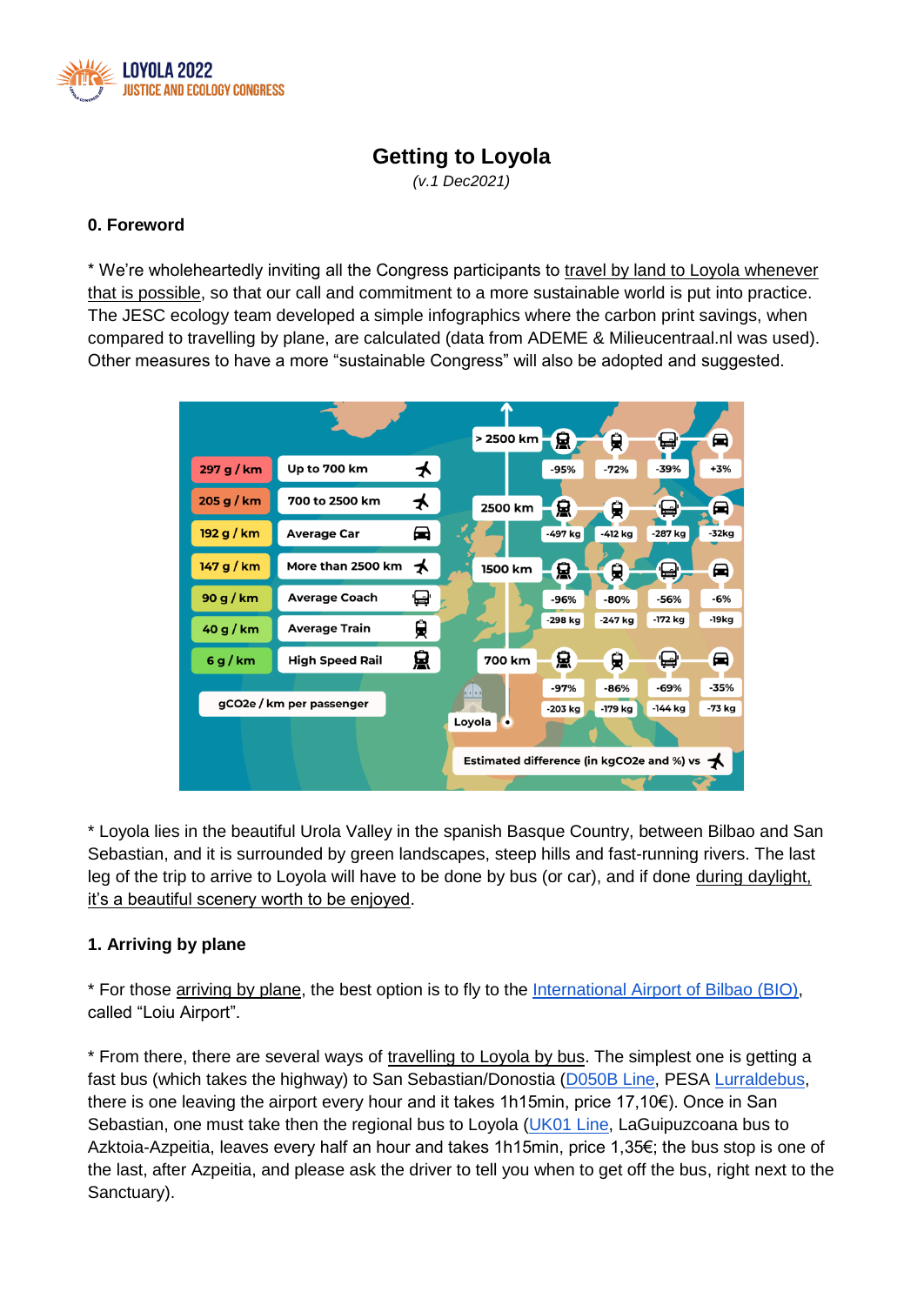

\* It is also possible to get a taxi directly from the airport of Bilbao to Loyola. The distance is c.70 km, and the estimated price is c.120-150  $\epsilon$ .

\* As we foresee that a fair number of participants will arrive by plane (mainly the ones coming from farer in Europe and from other continents), we're considering the possibility of having a bus leaving the airport on Sunday 27th March evening (between 20.00-22.00), and another one on Monday 28th March around noon (12.00-13.00). This will be decided once the travel details of the participants are known (and the same applies to the end of the Congress).

\* We kindly ask for your understanding that it will not be possible to collect participants in other timetables, and that each one must take charge of her/his arrival to Loyola.

## **2. Arriving by train**

\* For those arriving by train, the best reference is the train station of Hendaya (the "last" train station in France before arriving to Spain), to which many TGV (french fast trains) arrive.

\* In Hendaya one can take the regional train that crosses the border to Irún (the "first" train station in Spain) and goes to San Sebastian [\(Euskotren](https://www.euskotren.eus/sites/default/files/horarios/E2_HendaiaLasarte_2de2_CARTEL_50x70cm_Invierno_2021.pdf) direction Lasarte-Oria, leaves every 30 minutes and takes 45 min, price 2€). One must leave the train in the Amara main station, walk 900 m to Paseo Garcia Federico Lorca 1, and once there take the regional bus to Loyola [\(UK01 Line,](https://www.laguipuzcoana.eus/es/lineas-y-horarios/azkoitia-donostia/) LaGuipuzcoana bus to Azktoia-Azpeitia, leaves every half an hour and takes 1h15min, price 1,35€; the bus stop is one of the last ones, after Azpeitia, and please ask the driver to tell you when to get off the bus, right next to the Sanctuary).

\* There's also the possibility of getting a taxi from San Sebastian to Loyola, the distance is c. 50 km and the estimated cost is c.100-120  $\epsilon$ .

#### **3. Final notes**

**\*** Other options to get to Loyola by plane are flying to Madrid or other cities in Spain, and then taking the train. If that is the case, the best thing to do is travelling to San Sebastian or Zumárraga, because these two cities have direct bus connection to Loyola (see above for San Sebastian; as from Zumárraga, [UK6 Line,](https://loyola.global/docs/Zumarraga-Azpeitia.pdf) bus LaGuipuzoana heading to Zumaia, and get off in Loyola).

\* As it was already explained to the network coordinators, the price to the Congress includes (up to) 5 nights in Loyola, that is, participants arriving on Sunday 27th March and leaving on Friday 1st April, or arriving on Monday 28th March and leaving on Saturday 2nd April. But if an extra night is necessary (that is, arriving on Sunday and leaving on Saturday, that is possible, only an extra fee of 53  $€$  will have to be paid).

\* [GoogleMaps](https://www.google.com/maps) is of course also a good tool to organize the trip to Loyola. The Sanctuary of Loyola has a webpage [here,](https://loyola.global/en/) and it includes a description (similar to ours) of how to get there.

\* Please be aware that a few names in "euskera" (the basque language), are different from the ones in spanish (like San Sebastian-Donostia). They usually (but not always) are presented together.